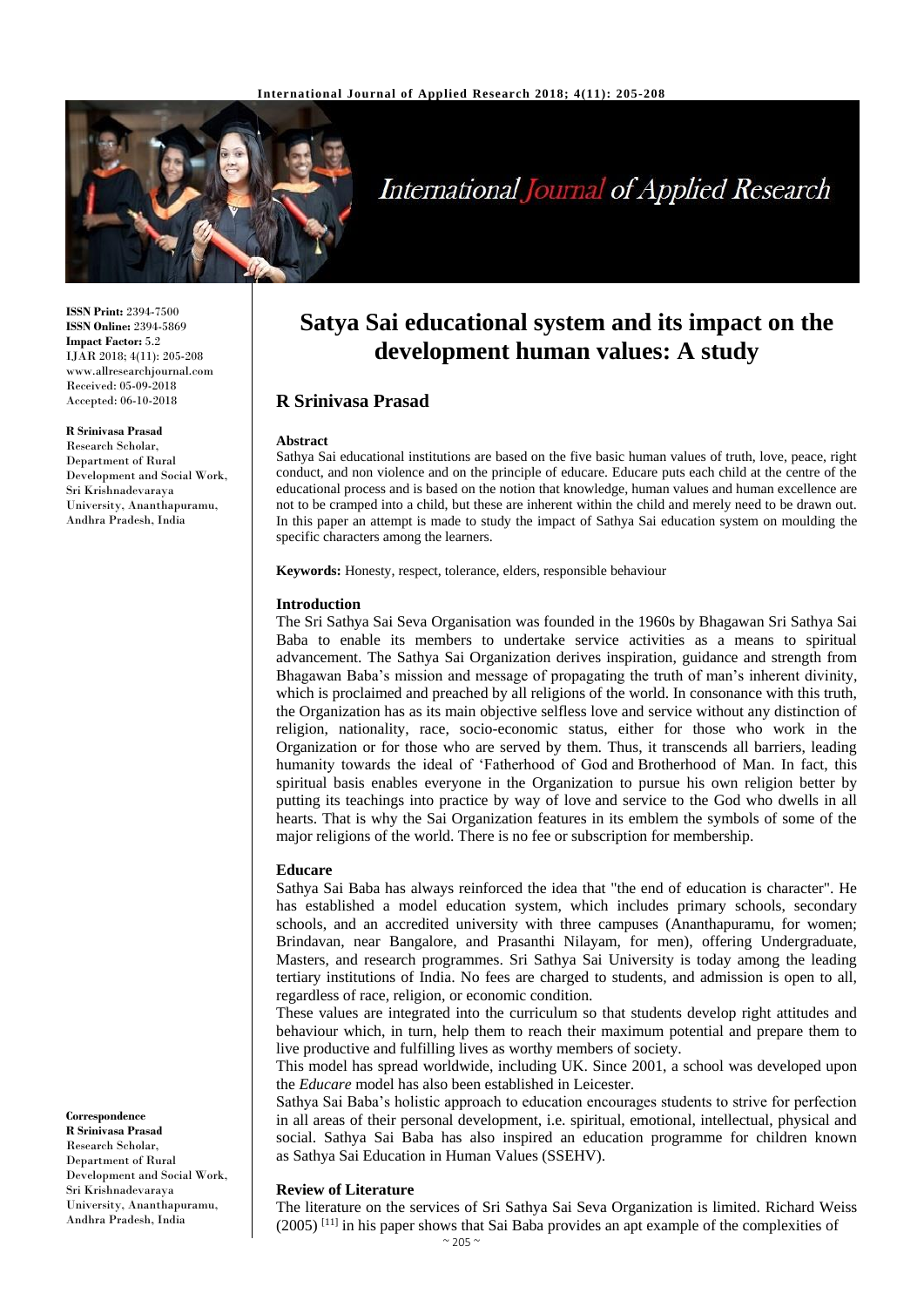cultural globalisation, and the difficulties in maintaining such dichotomies. The author argues that Sai Baba's message and magic express the tensions of globalisation, which are strongly reflected in the demographics of his urban following.2 These tensions are contained in his message, which one might call neo-traditionalist, as well as in the concrete expressions of his miracles, when he proclaims his divinity through his materialization of Rolex watches, or when mass produced glossy photographs produce *vibhuti*, ash that has indicated the presence of divinity in South Asia for millennia.

Sri Sathya Sai World Foundation (2007) in its report mentions that the human and educational values are recognized by all major religions, adopt a multi faith approach, allow and encourage each child to follow his or her faith, and are simply conducive to application in diverse cultural conditions. These values are love, peace, truth, right conduct and non-violence. Accordinhg to the study the students have to study Mathematics, Sciences, Languages, and other subjects so as to prepare themselves for their careers in life. But at the same time, human values are integrated into all subjects so as to bring about peace and calmness of the mind which will prepare the learner for the journey within and that is Educare. When the conscious mind is raised towards the super-conscious mind, then knowledge and wisdom will be drawn out from within.

Renu Trikha (2015) conducted a research work in Himachal Pradesh with the purpose of understanding the activities of Sri Sathya Sai Organisation and to study the views of devotees about the life, teachings and works of Sri Sathya Sai Baba. For the conduct of the study, a sample of 324 devotees was taken. Data was collected with the help of a questionnaire which was mailed and also administered by personal interaction. The study found that the respondents have staunch faith in the divinity of Sri Sathya Sai Baba and they experienced that his teachings and works have inspired them and transformed their lives.

Srinivas K. J. and Sanjay Mahalingam (2016) in their paper summarizes the work which was carried out for more than a year long, which includes Sri Sathya Sai Institute of Higher Medical Sciences, Puttaparthy, India. The study apart from primary data also used various secondary data sources. The study explores lean strategies in the organization. Some of them being, the multispecialty-integrated approach of treating patients, delivery of services by an outreach program which is highly successful in rural areas of one of the districts of Andhra Pradesh, India; extensive use of IT to improvise savings. Although there is evidence of successful lean approaches in Indian healthcare establishments, they are random and scattered. There is still a long way before Indian health care industry adopts lean management on a regular basis. Finally, the study recommends that organizations must try to emphasize on continuous improvement through lean thinking and methodologies. Lean thinking is important as it tries to focus on waste elimination, cost reduction and increased customer satisfaction.

Kiran and N. Jayaprada (2017)<sup>[9]</sup> remind that Sri SathyaSai Baba is known for undertaking massive projects for helping humanity. According to authors the dictum of Sri SathyaSai Baba "My life is My message" stands testimony to it. The study Man Management is based on the talks given by Bhagawan Sri SathyaSai Baba is a good study in its simplest form of definition and a priceless treasure trove of knowledge on any given day. From the point of view of a management book, the study seamlessly integrates the highest concepts of spirituality with the management techniques of conducting day to day operations in an efficient manner.

## **Results and Discussion**

# **Satya Sai Education Systems's Impact on the Development of Honesty**

To lead a peaceful life, one needs honesty. The honesty in a person brings about changes in the behavioural pattern. It enhances the self-confidence and self-esteem in an individual. The education institutions in which the student learns have great impact on the development of honesty in the pupils. Table 1 clearly depicts the impact of Satya Sai education system on the development of honesty among sample students.

| S. No | Values                     | <b>No. of Respondents</b> | <b>Frequency</b> |
|-------|----------------------------|---------------------------|------------------|
|       | <b>Highly Deteriorated</b> |                           | 0.00             |
|       | Deteriorated               |                           |                  |
|       | Undecided                  |                           | 12.22            |
|       | Improved                   |                           | 23.33            |
|       | <b>Highly Improved</b>     |                           | 63.33            |
| Total |                            |                           | 100.00           |

**Table 1:** Sample Respondent's Rating the Impact of Satya Sai Educational System on Honesty

**Source:** Field Data

It is evident from table 1 that except one respondent all other respondents responded either positively or remained neutral on the impact of Sri Satya Sai education system on their honesty. Among them 63.33 percent stead that the Sri Satya Sai education system highly improved their honesty in all aspects of life. Some kind of improvement in their honesty levels is reported by 23.33 percent of sample. Around 12.23 percent of sample learners were undecided on the impact of Sri Satya Sai education system on their honesty. The remaining 1.11 percent declared that the Sri Satya Sai education system has reduced his/her honesty levels.

# **Habit of Respect for Others**

There is a popular saying, "as you sow, so shall you reap". The behavioural pattern of the child in society largely depends on what the student learns in the family and school. In moulding the behaviour of pupils, school plays pivotal role. This is more in case of pupils, whose parents are illiterate. The most important character that the pupil develops in his/her school days is 'respecting the elders'. This is the most important character which influences the child destiny throughout his life. The success of the child in life depends on the development of this character. Table 2 presents the views sample students of Satya Sai educational system on the development of the character of giving respect for elders.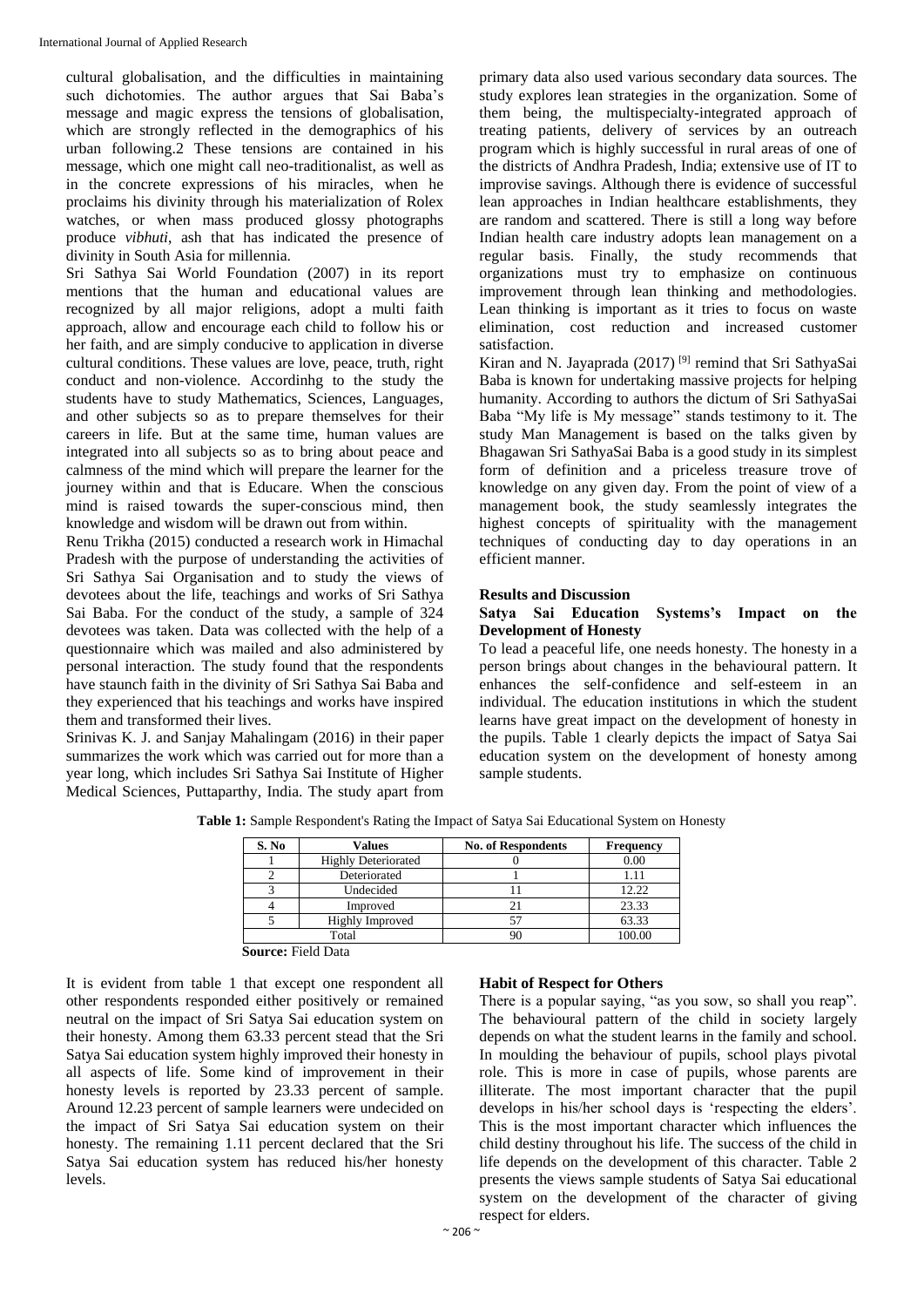| S. No                     | <b>Values</b>              | <b>No. of Respondents</b> | <b>Frequency</b> |  |
|---------------------------|----------------------------|---------------------------|------------------|--|
|                           | <b>Highly Deteriorated</b> |                           |                  |  |
|                           | Deteriorated               |                           | 1.11             |  |
|                           | Undecided                  | 20                        | 22.22            |  |
|                           | Improved                   | 42                        | 46.67            |  |
|                           | Highly Improved            | 26                        | 28.89            |  |
| Total                     |                            | 90                        | 100.00           |  |
| <b>Source: Field Data</b> |                            |                           |                  |  |

**Table 2:** Sample Respondent's Rating the Impact of Satya Sai Educational System on the Inculcation of the Habit of Respecting for Others

Table 2 reveals that a preponderant majority i.e. 75.56 percent of sample students declared that there is some kind of improvement in treating the elders with respect. To be precise, 46.67 percent of sample stated that there is some improvement in their treatment of elders with respect. High improvement in their treatment of elders with respect is reported by 28.89 percent of sample respondent students. About 22.22 percent of samples were undecided. Negative rating was given by negligible percent of sample students.

## **Quality of Tolerance**

India is land of different cultures, castes, religions, regions; languages etc. to live together in the society one should develop the quality of 'tolerance'. Tolerance is being patient, understanding and accepting of anything different. Tolerance and self-control were two sides of the same coin. The development of this quality is essential throughout the life of a person. Table 3 presents the views of sample students on the impact of Satya Sai education system on the development of their tolerance.

**Table 3:** Sample Respondent's Rating the Impact of Satya Sai Educational System on the Development of Quality of Tolerance

| S. No | Values                     | <b>No. of Respondents</b> | <b>Frequency</b> |
|-------|----------------------------|---------------------------|------------------|
|       | <b>Highly Deteriorated</b> |                           | 2.22             |
|       | Deteriorated               |                           | 3.33             |
|       | Undecided                  | 13                        | 14.44            |
|       | Improved                   | 54                        | 60.00            |
|       | Highly Improved            | 18                        | 20.00            |
| Total |                            | 90                        | 100.00           |

**Source:** Field Data

It can be found from table 3 that as many as 80 percent of sample respondents stated that the Satya Sai education system has positive impact on their tolerance towards other's opinions and behaviour. According to 60 percent of sample there is some improvement in the development of the quality of tolerance to other's ideas, beliefs, customs, traditions etc. high improvement in the quality of tolerance is reported by 20 percent of the sample. By 5.55 percent of sample negative ratings were given. Among them 3.33 percent reported some kind of deterioration and 2.22 percent report high deterioration in their quality of tolerance after joining in Satya Sai educational system.

### **Development of Responsible Behaviour**

It is the foremost duty of education to develop responsible behaviour among learners. To this end, the education system has to give equal treatment for both 'rights' as well as 'duties. Then only they will become good citizen. People who are responsible take charge of their lives. They make plans and set goals for nurturing their talents and skills. They are resilient in finding ways to overcome adversity. They make decisions, taking into account obligations to family and community. Table 4 presents the ratings given by sample respondent learners on the impact of Satya Sai education on the development of responsible behaviour.

**Table 4:** Sample Respondent's Rating the Impact of Satya Sai Educational System on the Development of Responsible Behaviour

| S. No | <b>Values</b>              | <b>No. of Respondents</b> | <b>Frequency</b> |
|-------|----------------------------|---------------------------|------------------|
|       | <b>Highly Deteriorated</b> |                           | 3.33             |
|       | Deteriorated               |                           | 5.56             |
|       | Undecided                  |                           | 15.56            |
|       | Improved                   |                           | 41.11            |
|       | Highly Improved            |                           | 34.44            |
| Total |                            |                           | 00.00            |

Source: Field Data

It can be inferred from table 4 that the Satya Sai education system has highly influenced 34.44 percent of learners in developing responsible behaviour. Around 41.11 percent of sample reported that there is some kind of improvement in the responsible nature of sample learners of Satya Sai education system. By 5.56 percent of sample declared that there is some kind of deterioration in their responsible behaviour after joining in Satya Sai educational system. About 3.33 percent reported high deterioration in their responsible behaviour. The remaining 15.56 percent of sample were undecided.

### **Conclusion**

The Satya Sai education system helps the children and young people to learn the ideals of service to society and tolerance for people of different races, nationalities and religions. It teaches them to bring love and peace into the family and society and to respect and honour their parents, teachers, authorities, law and order. It does not impose a value system on children, but rather empowers them to access and live their own truth, and thus make their own sound decisions in life.